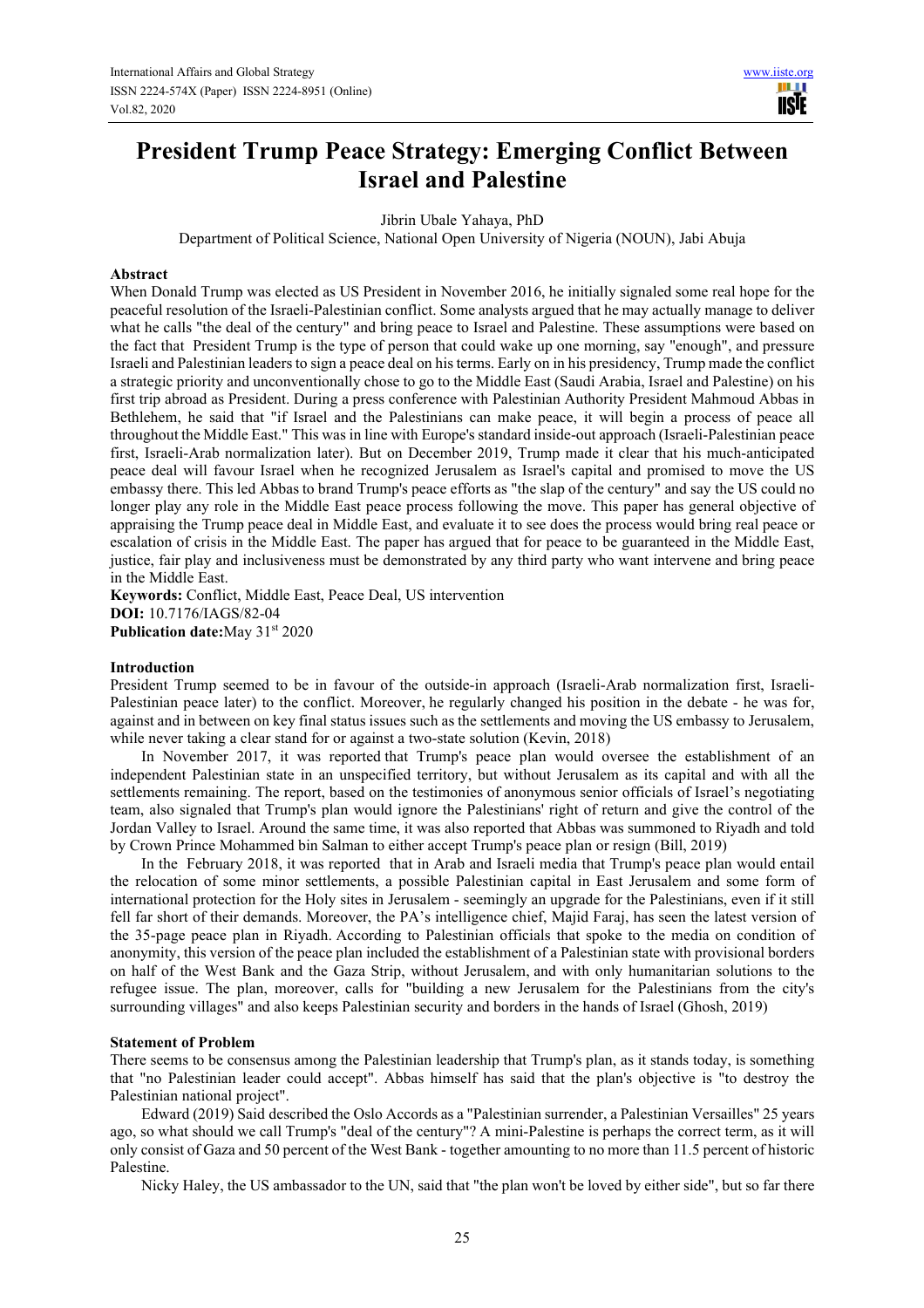has been little, if any, critique in Israel against it. In fact, the plan seems to give Israel everything it wants. Trump's plan as it stands today should be seen as a combination of several earlier Israeli proposals: the 1967 Allon Plan (in which Israel sought to control the West Bank's outer borders, except for a small corridor, and keep valuable territories but not major Palestinian population centers), the 1977 Likud autonomy plan (which sought autonomy for the Palestinian population but not for the territory), and the 2009 Mofaz plan (which sought to establish a Palestinian state with temporary borders on 60 percent of the West Bank, that, according to Mofaz, would have included 99 percent of the West Bank's Palestinian population).

The latest round of leaks also implies that Trump's peace plan will go ahead with or without the Palestinian approval. This would mean a unilateral Israeli withdrawal from parts of the West Bank if the Palestinians reject the plan, as they are widely expected to do. A unilateral Israeli withdrawal from parts of the West Bank is precisely what the INSS, the leading centre-left Israeli think-tank, has long advocated for.

In this context, it is worth remembering that a similar discussion to this conflict took place nearly 15 years ago, when Israel decided to unilaterally disengage from Gaza. Back then, when Ariel Sharon presented his plan to unilaterally disengage from Gaza, because he did not want to negotiate an agreement with Abbas, whom he called a "plucked chicken", many analysts said the Palestinians and the international community would not accept the legitimacy of the unilateral disengagement plan. But they all did. Gaza immediately became a valued prize for the rival Palestinian factions, the EU provided monitors for the Rafah crossing in southern Gaza, and Sharon's image was transformed in many parts of the world from a war criminal to a celebrated statesman. Could something like this happen this time as well?

# **Research Questions**

The paper has the following questions to ask:

- i. What are basis of President Trump peace deal in Middle East?
- ii. Does the President Trump peace deal can bring peace between Palestine and Israel
- iii. What are the ways does peace be sustain between the Palestine and Israel

# **Research Objectives**

The paper has the general objectives of the issues of long time conflict between the Palestine and Israel with the following specific objectives:

- i. To find out the basis of President Trump peace deals in Middle East.
- ii. To examine the President Trump peace deal effort between Palestine and Israel
- iii. To investigate the ways on how peace can be sustain between the Palestine and Israel

# **Research Methodology**

The paper has uses the secondary source of information through reviewing various literature on the contemporary issues of conflict between the Palestine and Israel and how the paper could suggest various alternatives strategies on how to end the crisis in Palestine and Israel .

# **Definition of Concepts**

# **Peace Plan Strategies goal**

The Trump peace plan is a blue print to "Israeli-Palestinian Peace Agreement" which will end the conflict between Israelis and Palestinians, and end all claims between the parties. (White House, 2020) The success is defined as finalized plan to be codified by UN Security Council resolution, and then a new UN General Assembly resolution replacing previous resolutions. The successful solutions give Palestinians all the power to govern themselves but not the powers to threaten Israel. (White House, 2020) The successful solution will direct flights between the State of Israel and its neighbors.

# **Conditions for the Peace Deal**

# **Israeli conditions**

The plan requires no conditions of Israel in order for it to proceed with annexation. (Trump 2018) On 29 January, 2019 the US ambassador to Israel said that before any annexation of the West Bank or the Jordan Valley took place the Trump administration "wants to form a joint committee with Israel to discuss the issue." and that "it is impossible to know how long this process will take…we need to ensure the annexation matches the map in our plan."(Trump Peace Plan, 2019)

# **Palestinian conditions**

In order for the Palestinians to benefit from any part of the plan, Israel and the United States asserted that the following conditions "must be determined to have occurred by the State of Israel and the United States, jointly".(Peace Plan, P.34) The PLO and the Palestinian Authority shall: (White House,p.43) Refrain from any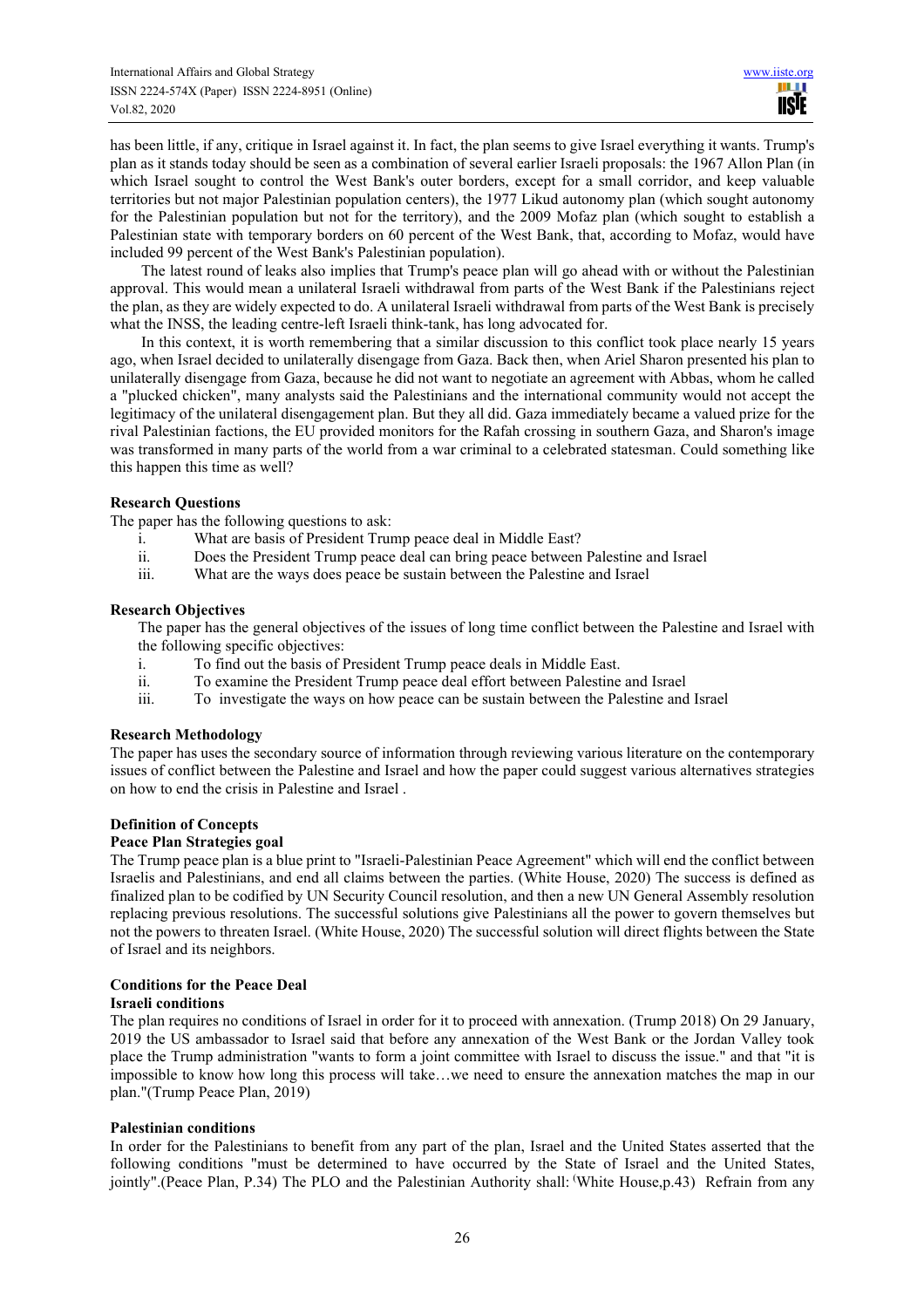attempt to join any international organization without the consent of the State of Israel;( White House, P.43)

- 1. Take no action, and shall dismiss all pending actions, against the State of Israel, the United States and any of their citizens before the International Criminal Court, the International Court of Justice, and all other tribunals;
- 2. Take no action against any Israeli or United States citizen before Interpol or any non-Israeli or United States (as applicable) legal system;
- 3. Take all necessary actions to immediately terminate the paying of salaries to terrorists serving sentences in Israeli prisons, as well as to the families of deceased terrorists and to develop humanitarian and welfare programs to provide essential services and support to Palestinians in need that are not based upon the commission of terrorist acts. The goal is to change the applicable laws, in a manner that is consistent with the laws of the United States, and completely cease making Prisoner and Martyr Payments by the time of signing of the Israeli-Palestinian Peace Agreement; and further the development of institutions necessary for self-governance.

# **Economy**

According to Janed, K (2019) has cited that the plan proposes a \$50 billion investment fund for 179 infrastructure and business projects, to be administered by a "multilateral development bank", with investments protected by "accountability, transparency, anti-corruption, and conditionality safeguards". The Reuters (2019) highlighted that the US administration envisions the plan being funded mostly by Arab states and wealthy private investors. Spending is divided into \$26 billion in loans, \$13.5 billion in grants, and \$11 billion in private investment (Eric, 2019)

The majority of the \$50 billion would be spent in the West Bank and Gaza, with \$9 billion to be spent in Egypt, \$7 billion in Jordan, and \$6.3 billion in Lebanon.(Jewish Telegraphic Agency,2019) The proposal includes a number of specific projects, including construction of a travel corridor that would cross Israel to link the West Bank and Gaza with a highway and possibly a rail line, vast expansion of border crossings, power plant upgrades, infrastructure improvements to boost tourism, career counseling and job placement service, re-building and modernizing Palestinian hospitals and health clinics, upgrading cargo terminals and building special access roads to reduce the time and costs of cross-border trade and travel, creating of a modern database to register land ownership, improving the potable water supply and waste water treatment, and establishing a new Palestinian university in the global top 150.( Reuters,2020)

The plan advocates a free market including greater protection of property rights and a "pro-growth tax structure." (Mahmians, 2019) The plan's stated goals include creating more than a million jobs, more than doubling the Palestinian GDP, and cutting the poverty rate by 50%. It also aims to bring down the unemployment from 31% down to single digits, and to increase Palestinian exports as a percentage of GDP from 17% to 40%. The plan also aims to increase female labor force participation rate from 20% to 35%, reduce infant mortality from 18 to 9 per 1000 births, and increase average life expectancy from 74 to 80 years. (Reuters, 2020)

# **Status of State of Palestine**

Trump plan declared "support" for an independent, sovereign State of Palestine with a capital on the outskirts of East Jerusalem. The plan would involve the creation of a Palestinian state with a capital in East Jerusalem, dependent on Palestinians taking steps to become self-governing. Trump plan is offering the Palestinians a state, a future State of Palestine, which will be not established up to four years into the execution of the plan.(White House,2020) The State of Palestine shall be fully demilitarized and remain as so( Trump Peace Plan,2018)

# **Recognition Criteria**

The following criteria are a predicate to the formation of a Palestinian State and must be determined to have occurred by the State of Israel and the United States, jointly, acting in good faith, after consultation with the Palestinian Authority:

- The Palestinians shall have implemented a governing system with a constitution or another system for establishing the rule of law that provides for freedom of press, free and fair elections, respect for human rights for its citizens, protections for religious freedom and for religious minorities to observe their faith, uniform and fair enforcement of law and contractual rights, due process under law, and an independent judiciary with appropriate legal consequences and punishment established for violations of the law.
- The Palestinians shall have established transparent, independent, and credit-worthy financial institutions capable of engaging in international market transactions in the same manner as financial institutions of western democracies with appropriate governance to prevent corruption and ensure the proper use of such funds, and a legal system to protect investments and to address market-based commercial expectations. The State of Palestine should meet the independent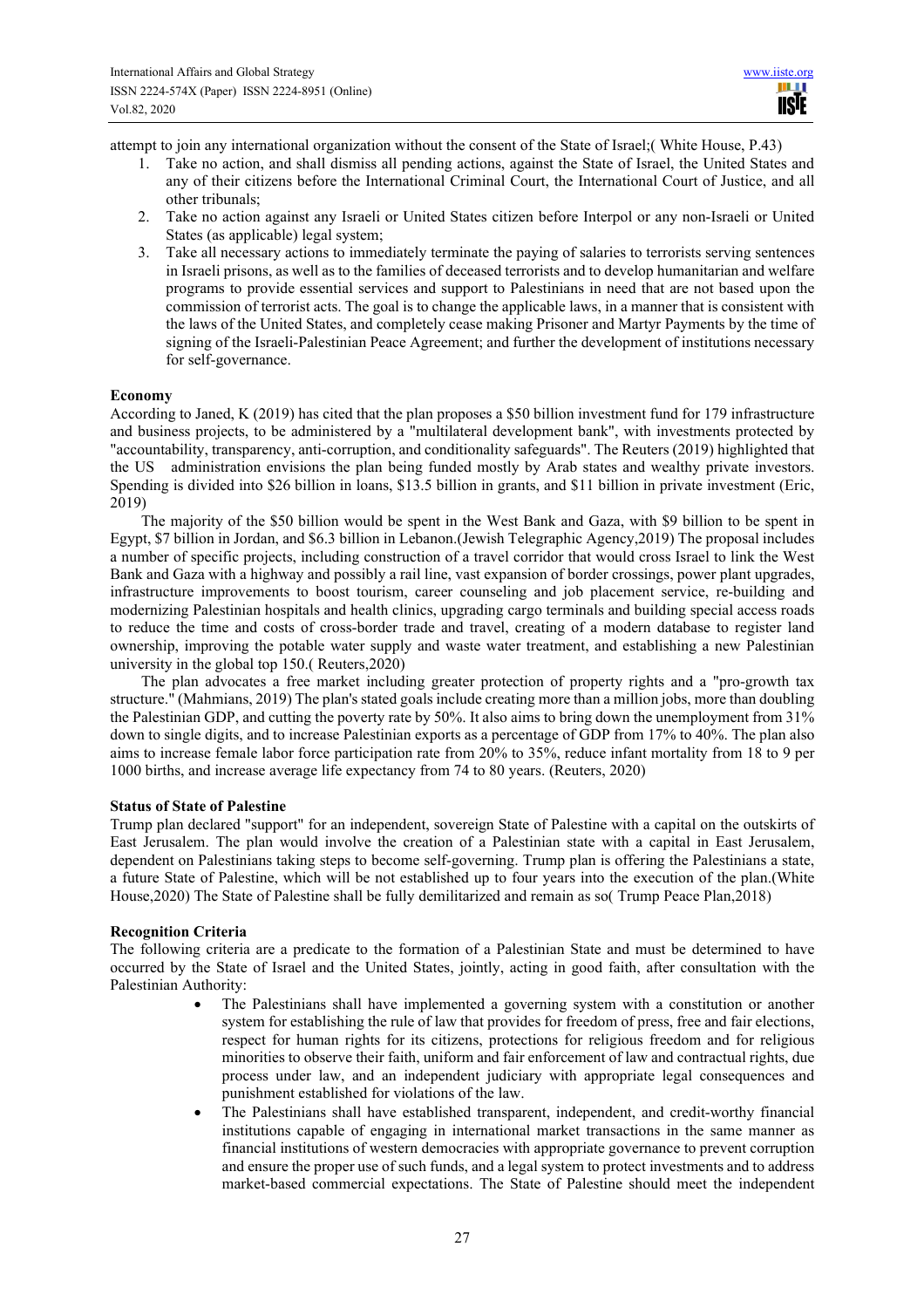**IISTE** 

objective criteria to join the International Monetary Fund.

- The Palestinians shall have ended all programs, including school curricula and textbooks, that serve to incite or promote hatred or antagonism towards its neighbors, or which compensate or incentivize criminal or violent activity.
- The Palestinians shall have achieved civilian and law enforcement control over all of its territory and demilitarized its population.
- The Palestinians shall have complied with all the other terms and conditions of this Vision. **Source: (White House, 2020)**

# **Anti-Terrorism Apparatus**

The State of Palestine's security criteria has to be acceptable to the State of Israel; not (less) stringent than the metrics used by either Jordan or Egypt (whichever is stricter) with respect shall be obeyed. The State of Palestine's counterterrorism system must encompass all elements of counterterrorism.( White House,2020)

#### **Border Regime**

The State of Israel will be responsible for security at all international crossings into the State of Palestine. The Jerusalem Post, (2020) has cited that the State of Israel will continue to maintain control over the airspace and the electromagnetic spectrum, the Israeli Navy will have the right to block prohibited weapons and weapon-making materials from entering the State of Palestine.

The State of Palestine will not have the right to forge intelligence or security agreements with any state or organization that adversely affect the State of Israel's security, as determined by the State of Israel.

#### **Status of Jerusalem and Holy sites**

The plan gives the entirety of "undivided Jerusalem" to Israel, recognizing it as Israel's capital. The Palestinians would get neighborhoods in the outer portions of eastern Jerusalem beyond the Israeli West Bank barrier, including Kafr 'Aqab, Shu'fat camp (described as "the eastern part of Shuafat") and Abu Dis. Martin Indyk described the Palestinian portion as "only a sliver of East Jerusalem'' (Trump Peace Plan, 2017)

The plan puts the Temple Mount, including Al-Aqsa mosque, under Israeli sovereignty. It calls for the status quo to be maintained. According to Lee, M (2019) has cited that the plan rejects Palestinian claims to *Haram al-Sharif*, instead keeping it under Jordanian custodianship. The plan gives Israel the task of safeguarding the Holy Sites and guaranteeing freedom of worship.

#### **Borders and territory**

The plan recognizes Palestinian rights to roughly 70% of the West Bank. The plan called for land swaps, but dismissed the idea of "1-to-1 land swaps", arguing Palestinians would not receive 100 percent of pre-1967 territory, but provided for territory that would be "reasonably comparable" to pre-1967 territory. Betaman, T (2020) has discussed that in exchange for Israel annexing parts of the West Bank, the Palestinians would parts of the Negev Desert; these parts in the Negev would be disconnected from much of the Palestinian state. The Trump plan gives Palestinians less territory than previous proposals.

The plan recognizes an Israeli right to the entire Jordan Valley. Israel regards the valley as militarily strategic. Palestinians regard the valley as important for agriculture. The valley also allows Palestinians access to the River Jordan, which irrigates 80,000 hectares of agricultural land in the West Bank; giving Israel the valley would allow it to divert that water for its own use.(White House,2020)

Within the West Bank, approximately 97% of Palestinians would be incorporated into contiguous Palestinian territory and 97% of Israelis into contiguous Israeli territory. Gaza to be part of State of Palestine only after achievement of the "Gaza Criteria" The State of Israel will implement its obligations only: Hamas, PIJ, and all other militias and terror organizations in Gaza are disarmed. Gaza is fully demilitarized. Hamas, at large (not only Gaza), must commit to the path of peace with the State of Israel by adopting the Quartet principles, which include unambiguously and explicitly recognizing the State of Israel, committing to nonviolence, and accepting previous agreements and obligations between the parties, including the disarming of all terrorist groups.(BBC News, 2020)

# **Status of prisoners**

Israel will release of Palestinian prisoners and administrative detainees held in Israeli prisons. All prisoners who are released will become citizens of the State of Palestine. The US proposal for Middle East, (2017) has cited that Israel will not release:

- 1. Convicted of "murder" or "attempted murder".
- 2. Convicted of conspiracy to commit murder ("terrorist").
- 3. Any 1 and 2, which hold Israeli citizenship.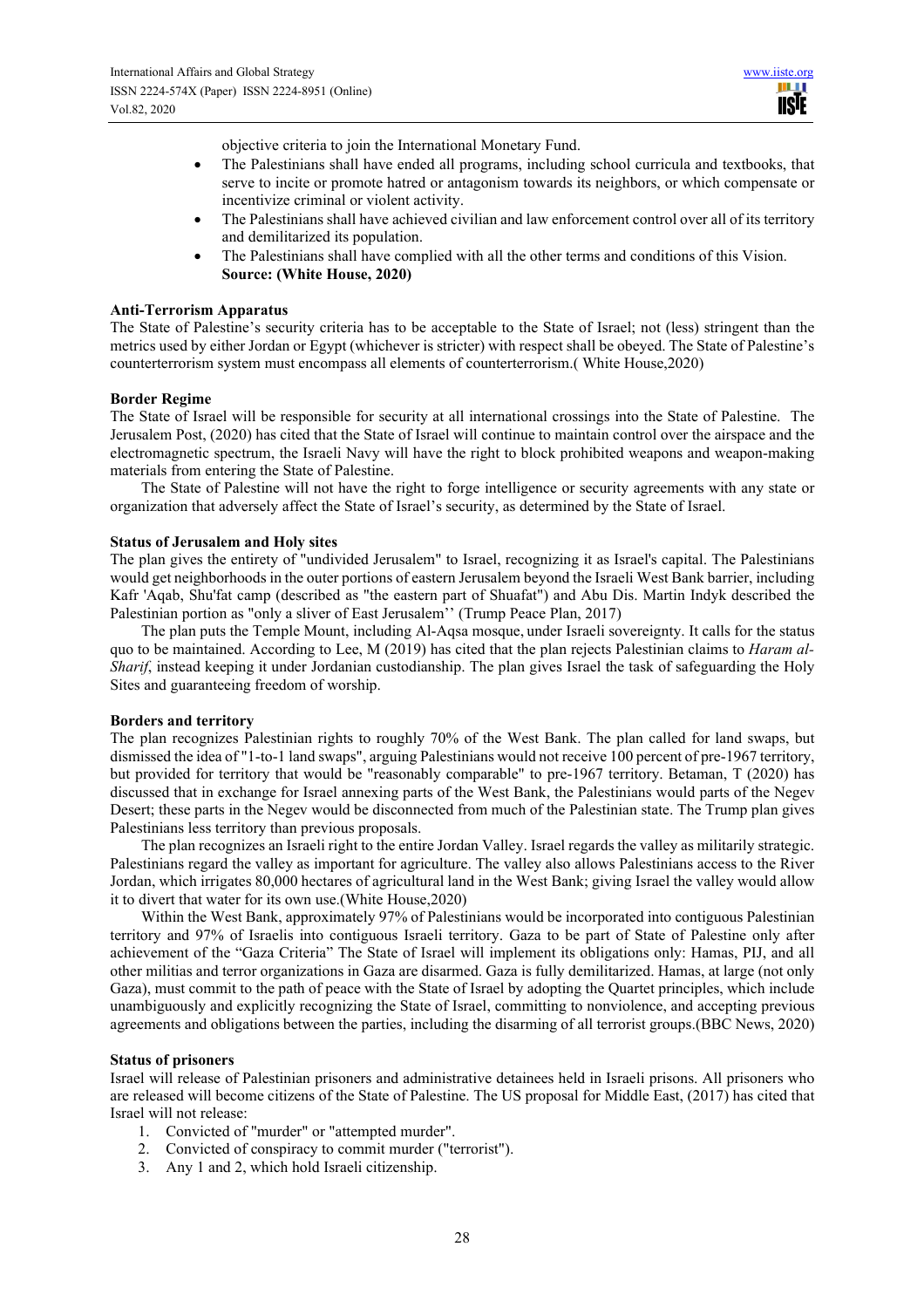# **History of President Trump Peace Plan**

Baker, P (2017) has linked the development of the peace plan strategies of President Trump began in November 2017, led by Kushner, Chief Negotiator Jason Greenblatt, Deputy National Security Adviser Dina Powell, and Ambassador David Friedman. Kushner, a real estate developer married to Trump's daughter Ivanka, had no prior experience of Middle East diplomacy, asked the parties not to talk about history, and never really discussed his plan with the Palestinians.

 Friedman had close ties to the Israeli settlers in the occupied West Bank, compared Jewish American critics of Israel to collaborators with Nazism and was skeptical about the idea that Palestinians should have a state.( Mcgreal, 2020) On Greenblatt's resignation, he was replaced by Avi Berkowitz, a young lawyer who worked for Kushner's companies, who like Kushner, was raised as an orthodox Jew with deep ties to Israel.

In December 2017, Trump recognized Jerusalem as Israel's capital .A key member of Trump's team, the Arabist Dina Powell, quit in protest two days after the announcement.(Amir,2017) The move was condemned by Arab countries, and Palestinians broke off contacts with the Trump administration. Jason Greenblatt, who played an important role in the decision, and also in Trump's acceptance of Israeli sovereignty over the Golan Heights, was thereafter shunned by the Palestinian authority until his resignation two years later in September 2019. In their view, he acted as Israel's spokesman, a country he would never criticize, while, in the following two years, he would frequently lambast the Palestinian side on his Twitter account. Raphael, A. (2019) has cited the nature of Trump reacted by ending both bilateral aid for Palestinians and contributions for UNRWA, citing the PA's refusal to take part in the administration's peace initiative. The UN has demonstrated how the United States also shut down the Palestinian diplomatic office in Washington. (New York Times, 2019)

At the U.S.-led "Peace to Prosperity" conference in Manama, Bahrain, held in late June 2019, at which the economic plan was to be unveiled, Palestinian leaders boycotted and condemned the conference. The Palestine Liberation Organization (PLO) accused the US of trying to sell a "mirage of economic prosperity" that would in reality "only perpetuate the Palestinians' captivity." Hamas leader Ismail Haniyeh criticized the Arab leaders attending the conference, saying "The (Palestinian) people, who have been fighting for one hundred years, did not commission anyone to concede or to bargain. Jerusalem is ours, the land is ours, and everything is ours." Reuters (2019) In December 2017, Trump recognized Jerusalem as Israel's capital.

In November 2019, the US abandoned its four-decades-old position that Jewish settlements in the West Bank were inconsistent with international law.

Kushner said that the peace proposal will not include the phrase "two-state solution", saying "If you say 'twostate', it means one thing to the Israelis; it means one thing to the Palestinians. We said, 'You know, let's just not say it. Let's just say, let's work on the details of what this means.'" The BBC News (2020) has lighted a top-ranking Saudi diplomat stated that the plan includes a "clear path leading to complete Palestinian independence". Greenblatt (2019) said that the plan "will include a resolution to all of the core issues, including the refugee issue, and will also focus on Israel's security concerns", and that the plan does not call for a confederation model or for a transfer of land from Egypt's Sinai Peninsula to the Palestinians.

Kushner has likened the plan to the Marshall Plan to rebuild Western European economies after World War II. (Reuters, 2019)

President Trump peace plan is a proposal by the Trump administration bearing the stated intention of resolving the Israeli–Palestinian conflict. Donald Trump formally unveiled the plan in a White House press conference alongside Israeli Prime Minister Benjamin Netanyahu on 28 January 2020; Palestinian representatives were not invited(Deutsthe, 2020)

"Together we can bring about a new dawn in the Middle East," said Trump, who also called

it "the toughest deal ever to make." He thanked the governments of Oman, Bahrain and the

United Arab Emirates for their assistance in the peace process.

Netanyahu called it a "historic day" on a par with May 14, 1948, when US President Harry Truman became the first international leader to recognize the state of Israel.

 "Mr. President, I believe that down the decades, and maybe even down the centuries, we will remember January 28, 2020," Netanyahu continued, saying the plan was "a realistic

plan for durable peace."

The plan was authored by a team led by Trump's son-in-law, Senior Advisor to the President of the United States Jared Kushner. BBC News (2020) has highlighted the various news organizations and scholars have referred to the plan as the "deal of the century", although there is no record of U.S. President Donald Trump or the Trump administration using the name. Both the West Bank settlers' Yesha Counci and the Palestinian leadership rejected the plan: the former because it envisaged a Palestinian state, the latter arguing it is too biased in favor of Israel. The plan is divided into two parts, an economic portion and a political portion. On 22 June 2019, the Trump administration released the economic portion of the plan, titled "Peace to Prosperity". The political portion was released in late January 2020.

During the press conference announcing the plan, Netanyahu announced that the Israeli government would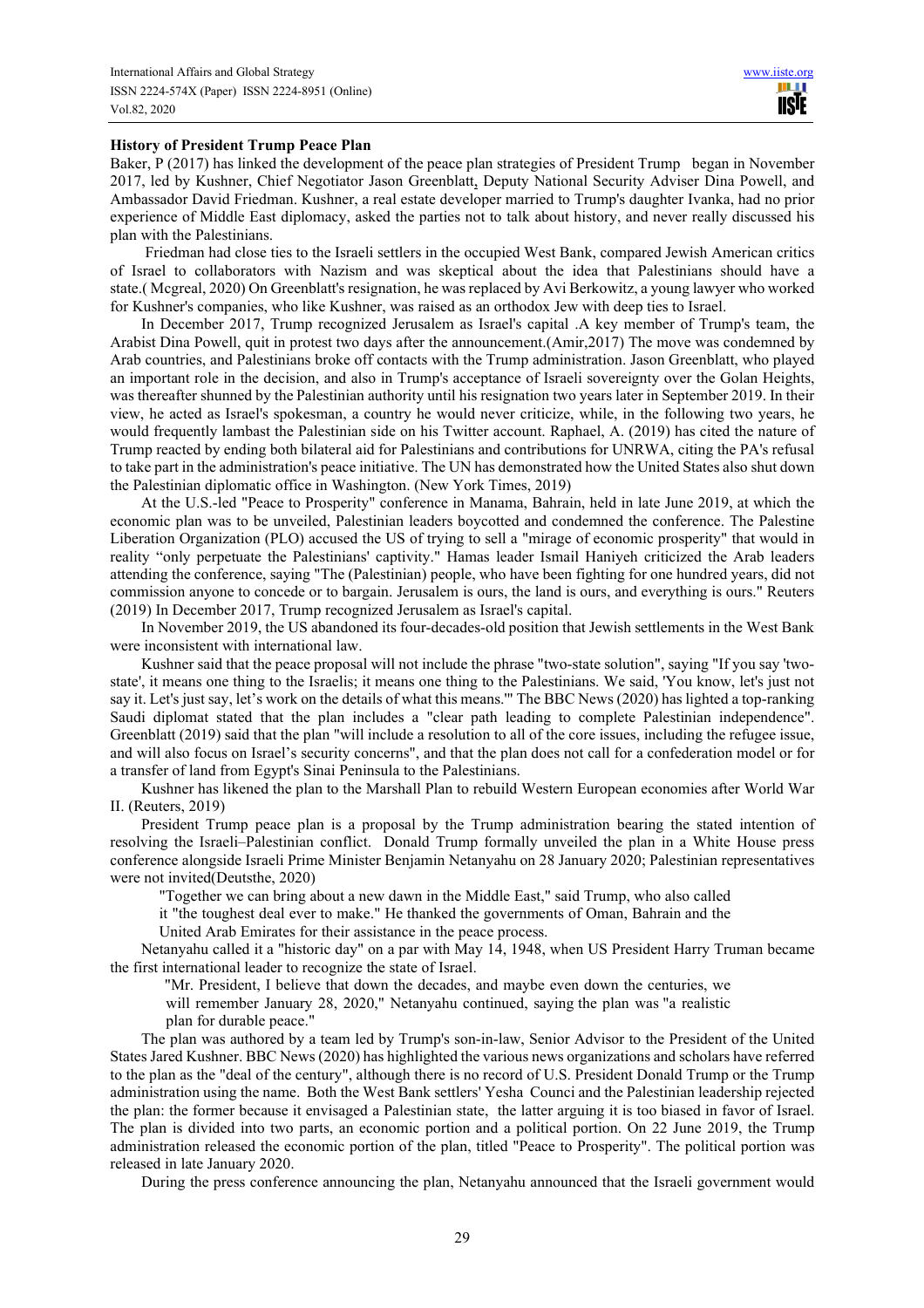immediately annex the Jordan Valley and West Bank settlements, and US Ambassador to Israel David M. Friedman confirmed that the Trump administration had given permission for an immediate annexation, stating that "Israel does not have to wait at all" and "we will recognize it." Opponents of the Trump Peace Plan – including all the leading Democratic presidential candidates have denounced it as a "smokescreen" for this annexation. Proposed benefits to the Palestinians from the plan are contingent on a list of conditions which have been denounced by opponents of the plan as "impossible" or "fantastic". An editorial of the *Los Angeles Times* stated

# **Matters Arising for Trump Peace Strategy**

that the plan had arrive 'dead in the water'(Los Angeles Times, 2020)

Since taking office, U.S. President Donald Trump has said he wants to strike a peace deal between Israelis and Palestinians. Details about his on-again, off-again peace plan are sparse. Washington recently unveiled the economic component of its vision, which will be discussed at the Peace to Prosperity workshop in Bahrain this week. But neither the Israeli government nor the Palestine Liberation Organization (PLO) will be there.

What do the countries involved think of the latest attempt to resolve one of the world's thorniest diplomatic challenges?

# **Palestine**

If there is one thing that the Palestinian leadership and the people agree on, it is that the unreleased U.S. peace plan should be rejected on sight and that Palestinians should not participate in the economic workshop the United States is organizing in Bahrain. If the issues of Jerusalem, refugee return, and sovereignty are off the table, Palestinians say that there can be no peace and that the United States has disqualified itself as a neutral broker. They point out how Washington's economic vision talks about supporting Palestinians' "ambitions" rather than their national aspirations. What's more, it fails to address the root cause of Palestine's economic woes—the persistence of Israel's military occupation. They do not believe that the United States wants to support Palestinian development, given that Washington has ended all economic assistance to Palestine. If U.S. and Israeli sanctions continue, the Palestinian Authority will be unable to pay its employees, including its security forces, and the government may collapse by July or August 2019.

Though Palestinian leaders say they are boycotting the workshop, the U.S. administration actually chose to bypass official Palestinian representatives in favor of the private sector. A few may attend, but the vast majority of Palestinian business leaders and investors, claiming to account for four-fifths of the occupied Palestinian territories' gross domestic product, won't go to Bahrain. The way to unlock Palestine's economic potential, they say, is not by way of dollars or riyals, but instead by ending the occupation and allowing people and goods to move freely (Steinbush, 2019)

#### **Israel**

The biggest winner in the new peace plan would be Israel and Prime Minister Benjamin Netanyahu. The Trump administration has gone far beyond previous U.S. administrations in its overt support for Israel. This is clear from its peace team, which includes Jared Kushner, a close family friend of Netanyahu, and Ambassador David Friedman, a longtime donor to Israeli settlements. But Netanyahu faces a political crisis at home. On May 30, 2019, he failed to form a government. This triggered another round of elections to be held September 17, 2019, two weeks before his pre-indictment hearings on corruption charges. The Trump team is unlikely to release the full plan before those elections.

If the plan comes out earlier and is rejected by the Palestinians that would accelerate Netanyahu's plan to annex some or all of the Israeli settlements in the West Bank, with the Trump administration's blessing. Trump has already given Netanyahu more than he could have expected—moving the U.S. embassy to Jerusalem, recognizing the Golan Heights as Israeli territory, cutting all U.S. assistance to Palestinians, and dismantling the PLO office in Washington.

But while the Israeli political machine has been steadily chipping away at the prospects for peace, the Israeli people are not yet fully on board. Nearly twice as many Israelis support a two-state solution compared to those who support a one-state solution. Grassroots groups are actively committed to a peaceful resolution to the conflict. On June 5, the U.S. Congress announced its intention to fund those coexistence efforts (Reuters, 2019)

#### **Saudi Arabia**

Despite hints of a Saudi opening toward Israel from Crown Prince Mohammed Bin Salman in 2018, Riyadh's position toward Palestine has not radically changed. King Salman Bin Abdulaziz, has increased Saudi financial assistance for the Palestinians, and he constantly reiterates the country's unwavering support. The crown prince reportedly stated the same position in February 2019.

For religious reasons, Muslim nations would condemn any Saudi embrace of a peace plan that recognizes Jerusalem as the capital of Israel. Some would use such a development to challenge the kingdom's status in the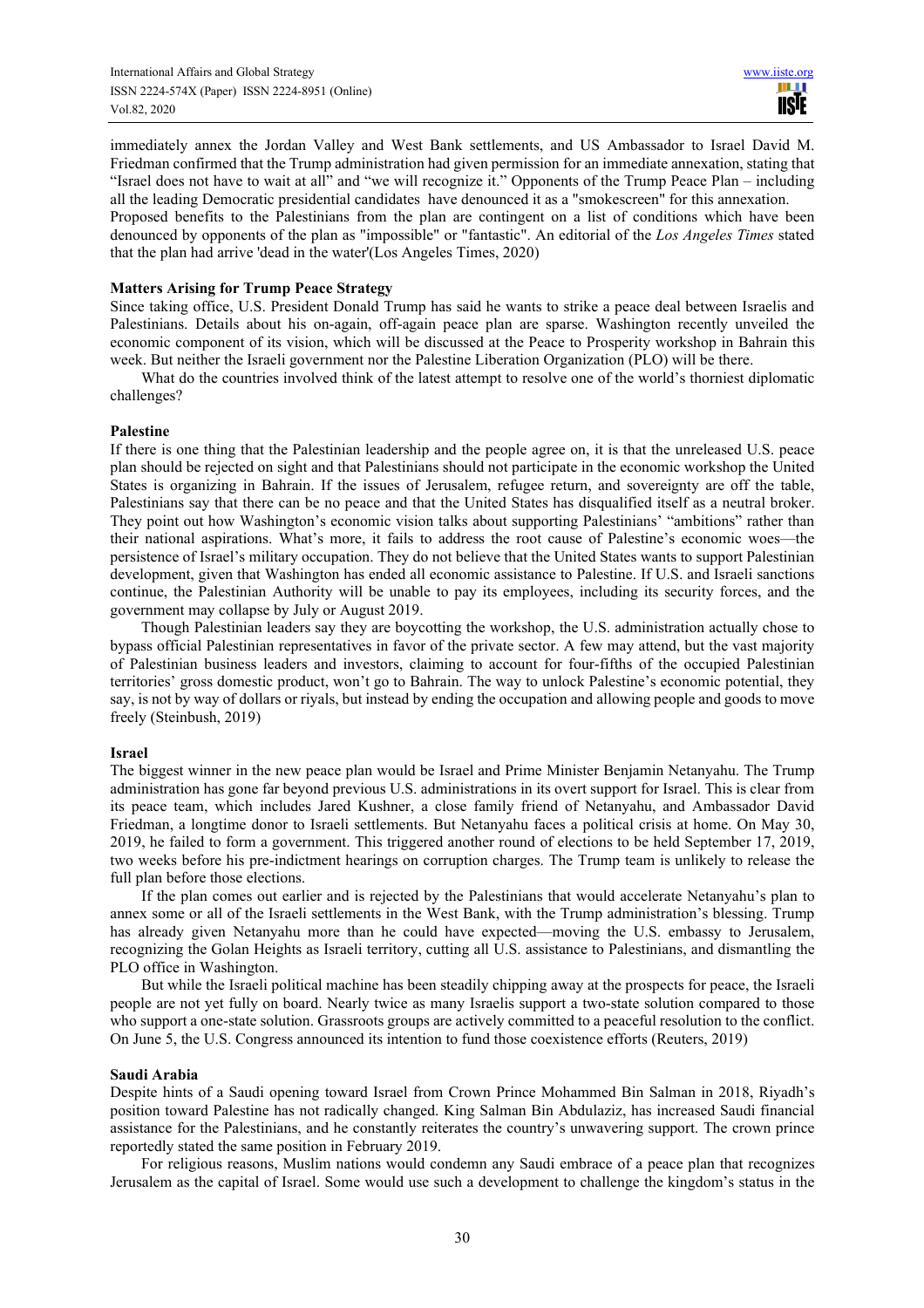Muslim world. To accept Trump's peace plan would also add more fuel to the fire among Saudi circles angered by the social and political changes in the Kingdom.

Yet Riyadh can't afford to reject Washington's proposal outright. The king will likely keep doubling down on support to the Palestinians, while avoiding actions that jeopardize relations with the United States or undermine growing security cooperation with Israel. Israel is the key to continued U.S. support for Saudi Arabia and for tougher policies against Iran (Arab, News, 2019)

By joining U.S. diplomatic efforts and attending the Bahrain workshop with several other countries, Saudi Arabia will be able to mask its interactions with Israel in a haze of expanding Arab-Israeli ties and pass the burden of rejecting the peace plan to the Palestinian Authority. The king has said that he will follow the Palestinians' lead, "accepting what they would accept and rejecting what they would reject." (Deutsche Welle, 2020)

# **Egypt**

Egypt is expected to play an important part in the Trump plan. Reportedly, it would be asked to host an economic zone for Palestinians in northern Sinai, next to Gaza. While that might seem like a harmless idea, and one that could bring generous aid from the Gulf, it would be difficult for Cairo to accept.

 Magrib, J (2020) has cited that first, providing greater access from Gaza is a security nightmare. Egypt has an ongoing battle with extremist groups in northern Sinai and would not want them resupplied from Gaza. Second, Cairo has long resisted taking on more responsibility for the welfare of Palestinians in Gaza, where repeated clashes between Hamas and Israel tend to destroy whatever is achieved. Third, Egyptian soldiers died to regain Sinai from Israel, and Egyptian citizens are highly sensitive to any suggestion that their country might give away part of the territory. Sisi's surrender of two small islands to Saudi Arabia in 2016 caused public protests and anger even within elite circles.

Sisi is eager to preserve his warm relationship with Trump and will play along as best he can with peace efforts including by taking part in the Bahrain meeting. But he might well hope that Trump's touted "deal of the century" withers on the vine. As soon as the Sinai aspect of the deal was leaked in early June, Sisi quickly reassured an Egyptian audience that "nobody can do anything that you do not want. Can you imagine that I would ever let go of our rights? Why would I do that?"

#### **Jordan**

The economic part of the U.S. peace plan appears to mistakenly assume that Palestinians' political aspirations can be traded for financial incentives and that the two-state solution may be abandoned. That would be detrimental to Jordan.

If there is no Palestinian state in the West Bank and Gaza, and if the Israelis do not want areas under their control to have a Palestinian majority, Jordan fears the solution might come at its expense. Either Israel could annex the parts of the West Bank it wants and expect Jordan to deal with the rest, or Israel could force Palestinians to immigrate over time—mostly to Jordan.

Faced with such an existential threat, Jordan is in no position to accept the deal, despite pressure from the United States to attend the Bahrain workshop. In essence, Amman faces two bad options. It can join the conference, thereby diluting its own position. Or Jordan can decline to go and risk angering the United States, an ally it is heavily dependent on politically and economically (Biden, 2020)

Both options are possible, although any Jordanian participation is likely to be low level and would be used to highlight the negative effects such a deal would have on the country. In the case of any U.S. anger, Jordan will probably solicit the help of an understanding Congress, as well as several departments within the U.S. administration, most notably the Pentagon and the CIA.

# **Morocco**

Although 600,000 Israelis originate from Morocco, Rabat tends to keep its business and security links to Israel quiet. The king has a largely ceremonial role as the chair of the Al Quds Committee, which seeks to maintain Arab claims to Jerusalem.

Historically, Morocco has been a minor player, but it is becoming more notable for two reasons: U.S.- Morocco relations and the Western Sahara conflict. Officially, Morocco supports the two-state solution. But establishing formal relations with Israel and supporting the new U.S. peace plan would let Rabat gain favor with Washington. The leadership might be tempted to endorse the plan if given the right offer: international recognition of its sovereignty claims over the Western Sahara. Given Kushner's recent trip to Morocco, Rabat may rightly believe that the Trump administration is willing to accept a quid pro quo for public Arab support for the peace plan.

In agreeing to attend the workshop, Morocco is likely balancing the benefits of closer ties with the Trump administration against the domestic political fallout of supporting a plan that is likely to harm Palestinian interests. The Arab-Israeli conflict and Palestinian rights have consistently been an important popular issue in Morocco, but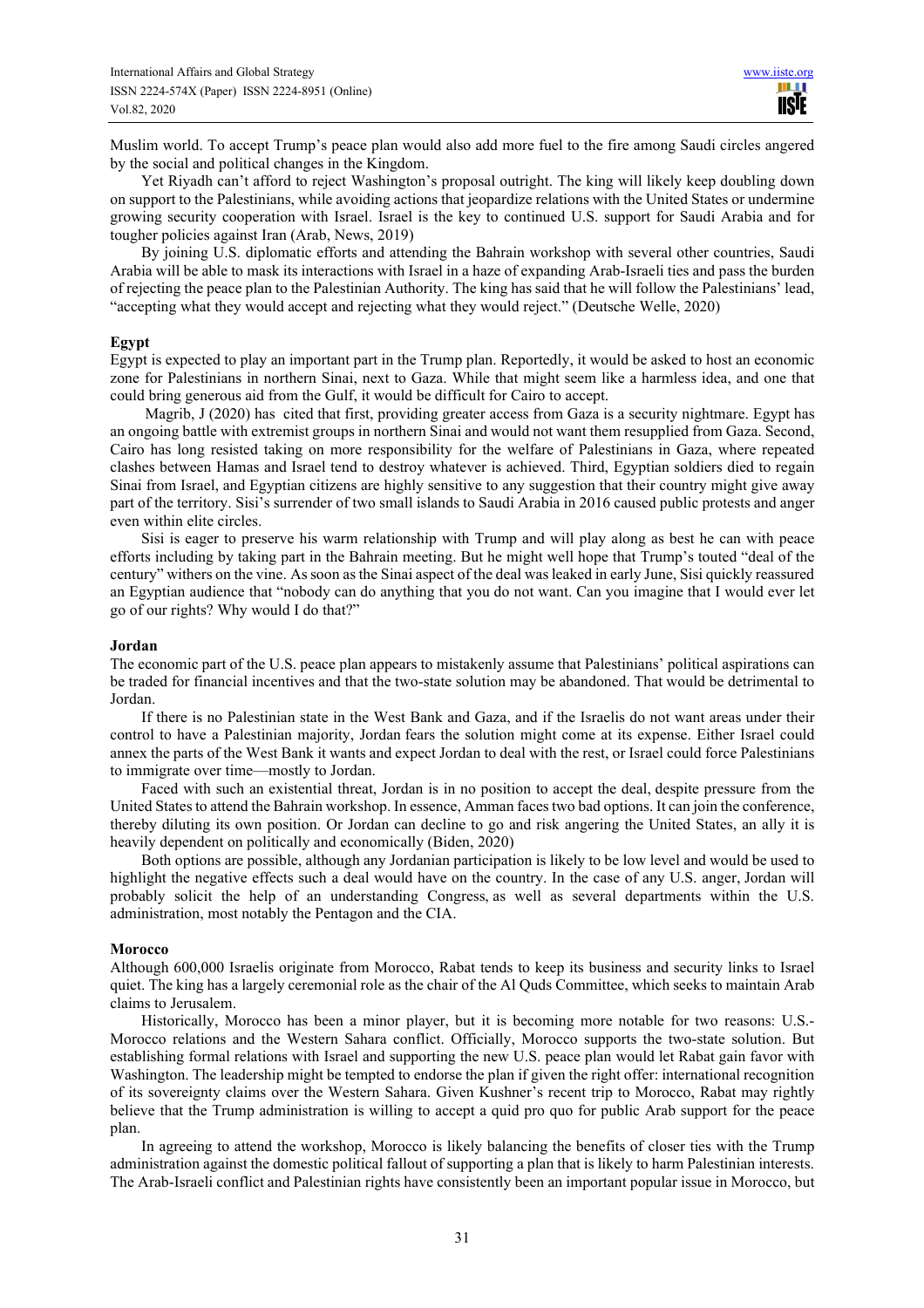the country's leadership may bet that younger generations will not be as galvanized by the Palestinian cause if they are offered the right incentives.

# **Europe**

Not long ago, Europe aspired to play a pivotal diplomatic role in the Middle East. After the 2009 Lisbon Treaty, the European Union's (EU) then foreign policy chief Cathy Ashton negotiated extensively (though secretly) in the region. The first official visit of her successor, Federica Mogherini, was to Israel and the Palestinian territories. She called for the creation of a Palestinian state within five years and announced that the EU intended to play a more influential role in the Middle East. She also named one of the EU's most skilled diplomats—Fernando Gentilini, who had negotiated the Serbia-Kosovo agreement—as EU special envoy to the Middle East. (Street , 2019)

Yet today, the EU's role in the Middle East is at an all-time low. Its influence has faded since the United States withdrew unilaterally from the Iran deal, which had been a major joint accomplishment. The EU's inability to keep the Iran deal alive, the U.S. decision to move its embassy to Jerusalem, and Kushner's plan to stop short of calling for a Palestinian state all show that the EU's sway in the Middle East is now minimal.

# **United States**

The prospect of new Israeli elections in September has disrupted the timing of Trump's Middle East peace plan. The U.S. administration had already announced the June workshop in Bahrain when this news broke, and Washington is intent on following through. But it is hard to see how diplomacy can progress further. Launching a peace plan during an Israeli election campaign makes no sense. And once the new Israeli government takes office, the U.S. election campaign will be well under way, leaving the Trump administration little room to maneuver.

The looming Israeli elections may have given the U.S. administration a face-saving exit ramp. Palestinians are deeply opposed to Trump's so-called "deal of the century." Whether or not Washington opts to shelve the plan after the Bahrain gathering, the administration could still face a major decision on how to respond to Israeli annexation in the West Bank. Such a step by Israel will certainly provoke a harsh Palestinian reaction and would have significant implications for the future.

# **Consequences of President Trump Peace Deal in Middle East**

In a much-anticipated speech from the White House, Mr. Trump argued that it was "the right thing to do" to acknowledge the reality that Jerusalem is the seat of Israel's government. Decades of avoiding that fact, he said, has done little to resolve the protracted feud between Israelis and Palestinians.

"It would be folly to assume that repeating the exact same formula would now produce a different or better result," Mr. Trump declared. Recognizing Jerusalem as Israel's capital, he said, is "a long overdue step to advance the peace process."

Mr. Trump said that the United States still wanted a negotiated peace agreement — and "would support a two-state solution if agreed to by both sides" — and that he was not seeking to dictate the boundaries of Israeli sovereignty in the fiercely contested Holy City.

"There will, of course, be disagreement and dissent regarding this announcement," the president said. He appealed for "calm, for moderation, and for the voices of tolerance to prevail over the purveyors of hate."

Mr. Trump's recognition of Jerusalem isolates the United States on one of the world's most sensitive diplomatic issues. It drew a storm of criticism from Arab and European leaders, including some of America's closest allies.

Many said that Mr. Trump's move was destabilizing, that it risked setting off violence and that it would make achieving peace even more difficult. It also threw into doubt his ability to maintain the United States' longstanding role as a mediator of the Israeli-Palestinian conflict.

Mr. Trump's break with policy and international consensus included setting into motion a plan to move the United States Embassy from Tel Aviv to Jerusalem. Although that will not happen right away, Palestinians saw it as a deep affront.

The Palestinian president, Mahmoud Abbas, a veteran of the peace process, said bitterly that the United States had effectively scrapped it. Saeb Erekat, the chief Palestinian negotiator, called for the abandonment of a two-state solution altogether.

Among Israelis, however, Mr. Trump's announcement drew praise, not only from Prime Minister Benjamin Netanyahu's right-wing government but also from liberal opposition leaders. "The Jewish people and the Jewish state will be forever grateful," Mr. Netanyahu said in a video, calling Mr. Trump's decision "courageous and just" and "an important step towards peace."

Yair Lapid, the leader of Yesh Atid, a center-left opposition party, said: "Policies should not be dictated by threats and intimidation. If violence is the only argument against moving the embassy to Jerusalem, then it only proves it is the right thing to do."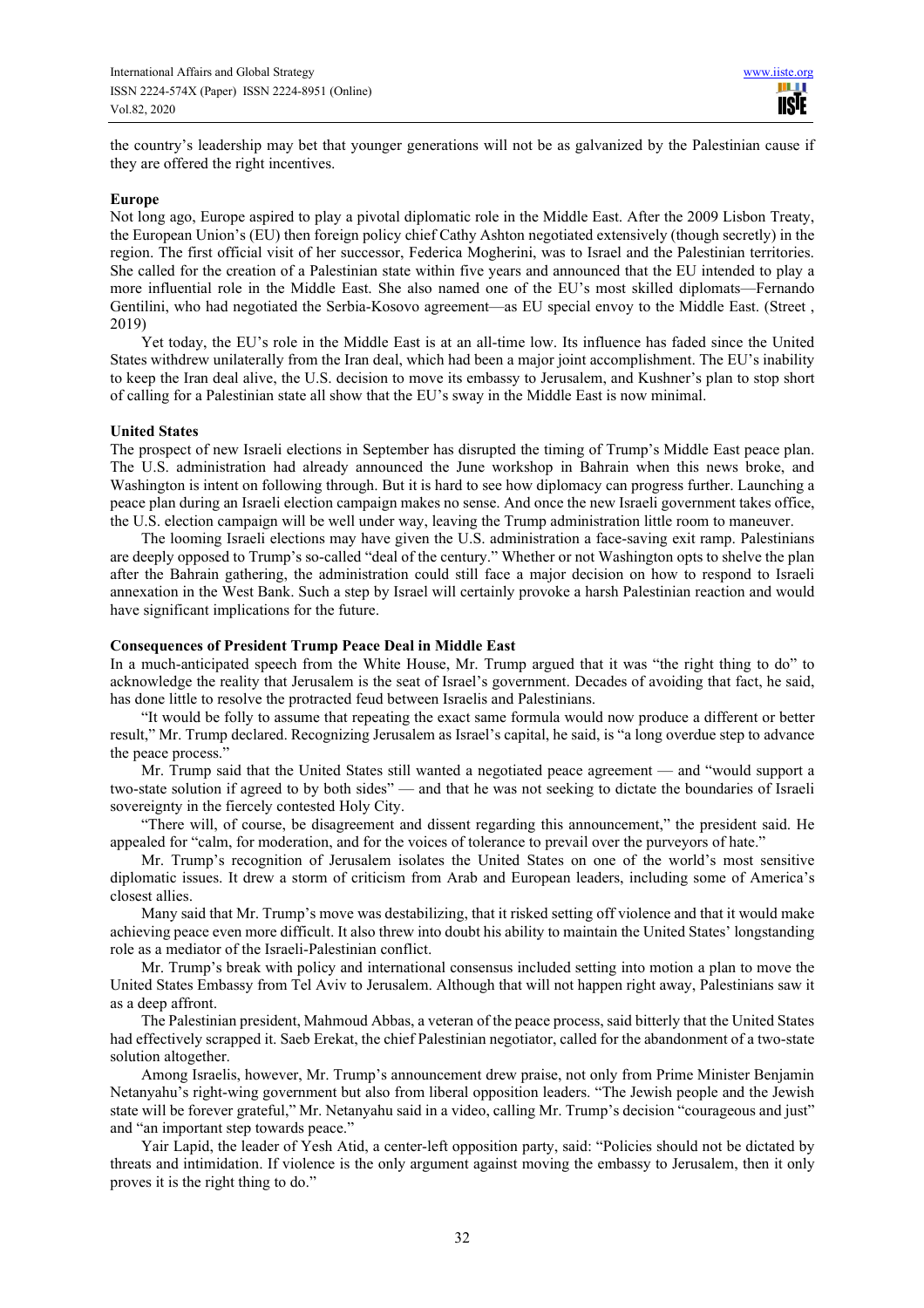Naftali Bennett, the education minister and leader of the right-wing Jewish Home party, said American recognition of Jerusalem as Israel's capital "shows that Israel's strategic patience has paid off.''

> "We have been told again and again that if we want more acceptances, we have to cut off parts of Israel and hand them over to our enemies," he said. "What we are learning is the contrary: The world respects strong countries who believe in themselves and looks down on countries willing to give up their homeland."

Yet Israelis also braced for violence, as some Palestinian leaders urged a third intifada, or armed uprising. Fatah, Hamas and other Palestinian factions called a general strike from Thursday 6<sup>th</sup> February, 2020 urging residents of the West Bank and Gaza to join marches in every city, and officials said the Palestinian schools would be closed. Hamas, an Islamic militant group, said Mr. Trump's decision would "open the gates of hell," and Islamic Jihad called it a "declaration of war."

By late Wednesday night, there were only scattered, unconfirmed reports of gunfire and clashes with security forces in several West Bank cities. But the United States Consulate General in Jerusalem barred American government employees and their families from visiting Jerusalem's Old City and the West Bank, including Bethlehem, already decorated for Christmas. Government workers were permitted to conduct essential travel only. American citizens were advised to avoid crowds.

In Jordan, the United States Embassy said it had suspended routine public services, limited the public movements of employees and their families and instructed them not to send their children to school on Thursday.

But even as Arab and Muslim leaders across the Middle East condemned Mr. Trump's announcement, doubts were raised about the stamina of the anger. The Palestinian issue, long a binding force in Arab politics, has slipped in importance in recent years, overshadowed by other conflicts. Still, the American decision risked a backlash with unpredictable consequences.

Palestinians across the political spectrum said Mr. Trump's decision was so biased toward Israel that he had irrevocably harmed his administration's ability to be seen as a fair broker.

Analysts noted that Mr. Trump had said nothing about Palestinian aspirations to make East Jerusalem the capital of a state side-by-side with Israel.

Mr. Trump made no distinction between the western portions of the city and East Jerusalem. The Old City landmarks he invoked — the Western Wall holy to Jews, the stations of the cross sacred to Christians, and Al-Aqsa mosque, which is cherished by Muslims — are all east of the 1967 line, in what the rest of the world still considers occupied territory, said Nathan Thrall, an expert on the Israeli-Palestinian conflict at the International Crisis Group.

Mr. Trump's formulation that the United States "would support a two-state solution if agreed to by both sides," too, amounted to a rolling back of United States policy flatly supporting a two-state solution, said Daniel Kurtzer, a Princeton professor and former ambassador to Israel under President George W. Bush.

"There's really not much for Abbas to hang onto if he wanted to stay in the game with

the U.S.," Mr. Kurtzer said.

Mr. Trump's decision was driven by a campaign pledge. He appealed to evangelicals and ardently pro-Israel American Jews when running for president in 2016 by vowing to move the embassy. Advisers said he was determined to make good on his word.

But the president still plans to sign a national security waiver to keep the embassy in Tel Aviv for an additional six months, even as the relocation plan moves ahead.

White House officials argued that Mr. Trump's decision would bolster his credibility as a peacemaker by showing he can be trusted to deliver on promises. They also argued that by taking the contentious issue of Jerusalem off the table, Mr. Trump had removed a recurring source of ambiguity.

Those arguments were rejected by Mr. Abbas, who said in a televised speech Wednesday night that Mr. Trump's actions "constitute a deliberate undermining of all peace efforts" and amounted to a "withdrawal" from America's role.

The decisions on the embassy and recognition of Jerusalem "also reward Israel for denying agreements and defying international resolutions, and encourage Israel to pursue the policy of occupation, settlement, apartheid and ethnic cleansing," Mr. Abbas said, speaking in Arabic that was translated by Wafa, the Palestinian news agency.

Yet the Palestinians, weak and divided, did not appear to have many good options or any clear, ready response.

Some raised the idea of severing security cooperation with Israel, but that cooperation also helps preserve Mr. Abbas's authority. And breaking more forcefully with the United States could jeopardize the vast sums of aid the Palestinian Authority receives from Washington.

Mr. Abbas said he would focus on reconciliation efforts with Hamas to face the new challenge. But the American declaration could actually hurt those efforts.

> "This development will push Hamas to become more hard-line," said Ghassan Khatib, a Palestinian political scientist at Birzeit University in the West Bank. "Abbas will not change his political line, so the gap will grow."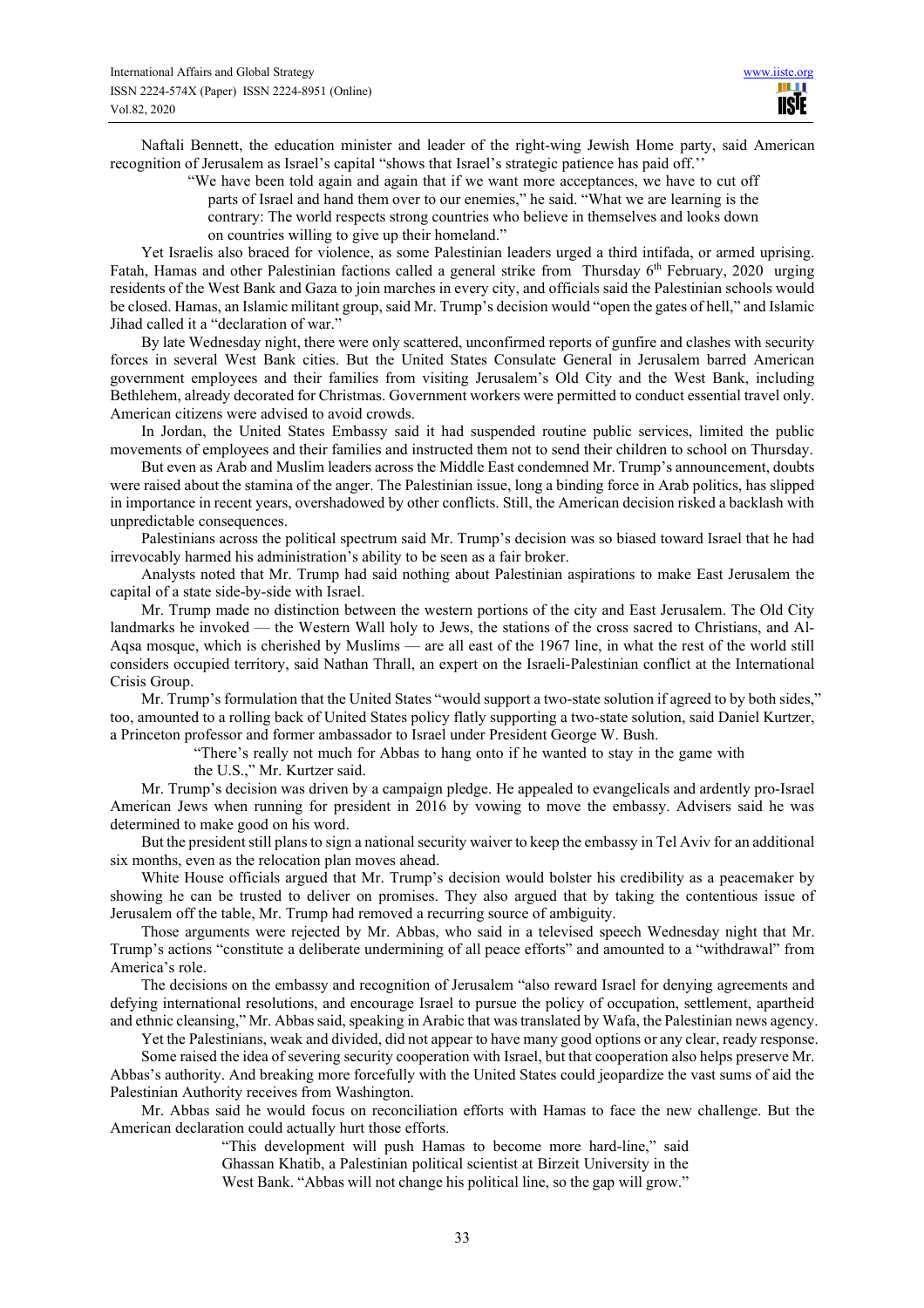Diana Buttu, a Palestinian lawyer-activist and former aide to Mr. Abbas, said the peace process had failed him. "He has to switch tactics," she said, pointing to international measures like the boycott-divestment-sanctions campaign and pressing charges against Israelis in the International Criminal Court.

"Doing nothing is no longer an option," she said.

Mr. Thrall, the analyst, said the two-state strategy had been losing credibility among Palestinians for some time, particularly among the young. And Mr. Trump's actions, he said, would push more Palestinians toward what he called "a rights-based struggle for equality," and "a one-state, South African model for Palestinians."

"Nothing better symbolizes for Palestinians the idiocy of the strategy that their leaders have been pursuing and the absolute fruitlessness of it than what just happened at the White House today," he said.

Israel's standing in the world generally suffers when there is no prospect of peace negotiations. But Israelis on both the right and left dismissed the notion that Mr. Trump's declaration was a death knell.

The right described it as more of a reality check. "It doesn't matter what Trump says," said Efraim Inbar, president of the Jerusalem Institute for Strategic Studies, a conservative think tank. "It matters if the Palestinians are ready to compromise on this issue or not."

Still, Mr. Netanyahu could now face a new set of political problems from Mr. Trump's announcement, including increased pressure from key allies to press Israel's advantage over the Palestinians.

Already, there is a push to redraw the boundaries of Jerusalem to eject much of its Arab population and add tens of thousands of residents to Israeli settlements.

"The problem he's going to have is, will he now be able to control the appetites of those in his coalition who want to do even more?" Mr. Kurtzer said.

Others warned that Israel might have to pay a price down the road if Mr. Trump — assuming he is serious about peacemaking — offers a concession to the Palestinians.

 "The next time Trump wants something from Israel," said Nachman Shai, a Labor Party member of the Knesset, "I'd like to see who will say no."

# **Bloc of Muslim Nations Warns Trump Israel-Palestine Plan 'Destroys the Foundations of Peace'**

The Organization of Islamic Cooperation emphasized that "peace and security in the Middle East region, as a strategic option, will only be achieved with the end of the Israeli occupation.

Organization of Islamic Cooperation (OIC) Secretary-General Yusuf bin Ahmed Al-Othaimeen (L) and Foreign Minister of the Palestine Riyad al-Maliki attend the OIC's emergency open-ended executive committee ministerial meeting in Jeddah, Saudi Arabia on Feb. 3, 2020. (Los Angeles Times, 2020)

Joining global critics of a plan that President Donald Trump unveiled last week to address the decades-long Israel-Palestine conflict, the Organization of Islamic Cooperation on Monday rejected the "biased" proposal and urged members states not to cooperate with U.S. efforts to enforce it.

At a meeting in Jeddah, Saudi Arabia, the OIC executive committee adopted a resolution which decried Trump's so-called "Deal of the Century," reaffirmed support for the Palestinian people and the Palestine Liberation Organization headed by Mahmoud Abbas, and emphasized that "peace and security in the Middle East region, as a strategic option, will only be achieved with the end of the Israeli occupation."

The 57-member body of Muslim-majority countries declared that Trump's plan "lacks the minimum requirements of justice and destroys the foundations of peace, including the agreed legal and international terms of reference for a peaceful solution and the need to respect and recognize the inalienable rights of the Palestinian people, including the right to national independence and of Palestine refugees to return."

The resolution expressed "regret at the biased approach of the 'plan' that fully adopts the Israeli narrative and endorses the annexation of vast areas of the occupied land of the State of Palestine, under the pretext of security for Israel, the illegal occupying power, in flagrant violation of the principles of international law, the inadmissibility of the acquisition of territory by force, the United Nations Charter, and relevant international resolutions."

According to the resolution, Israel is "responsible for the deterioration of the situation on the ground because of its denial of relevant agreements, its defiance of international legitimacy and the continuation of the policies of colonization, annexation, settlement expansion, discrimination and ethnic cleansing, which have been perpetrated against the Palestinian people in the occupied Palestinian territory, including East Jerusalem."

Along with warning Israel against making any further moves "to consolidate its colonial occupation in the territory of the State of Palestine," the OIC called on the international community to reject and confront "any action or proposal that is inconsistent with international law and relevant United Nations resolutions."

The resolution came just two days after the Arab League also rejected Trump's proposal, concluding that "it does not meet the minimum rights and aspirations of Palestinian people," and vowed to not cooperate with the U.S. efforts to implement the plan.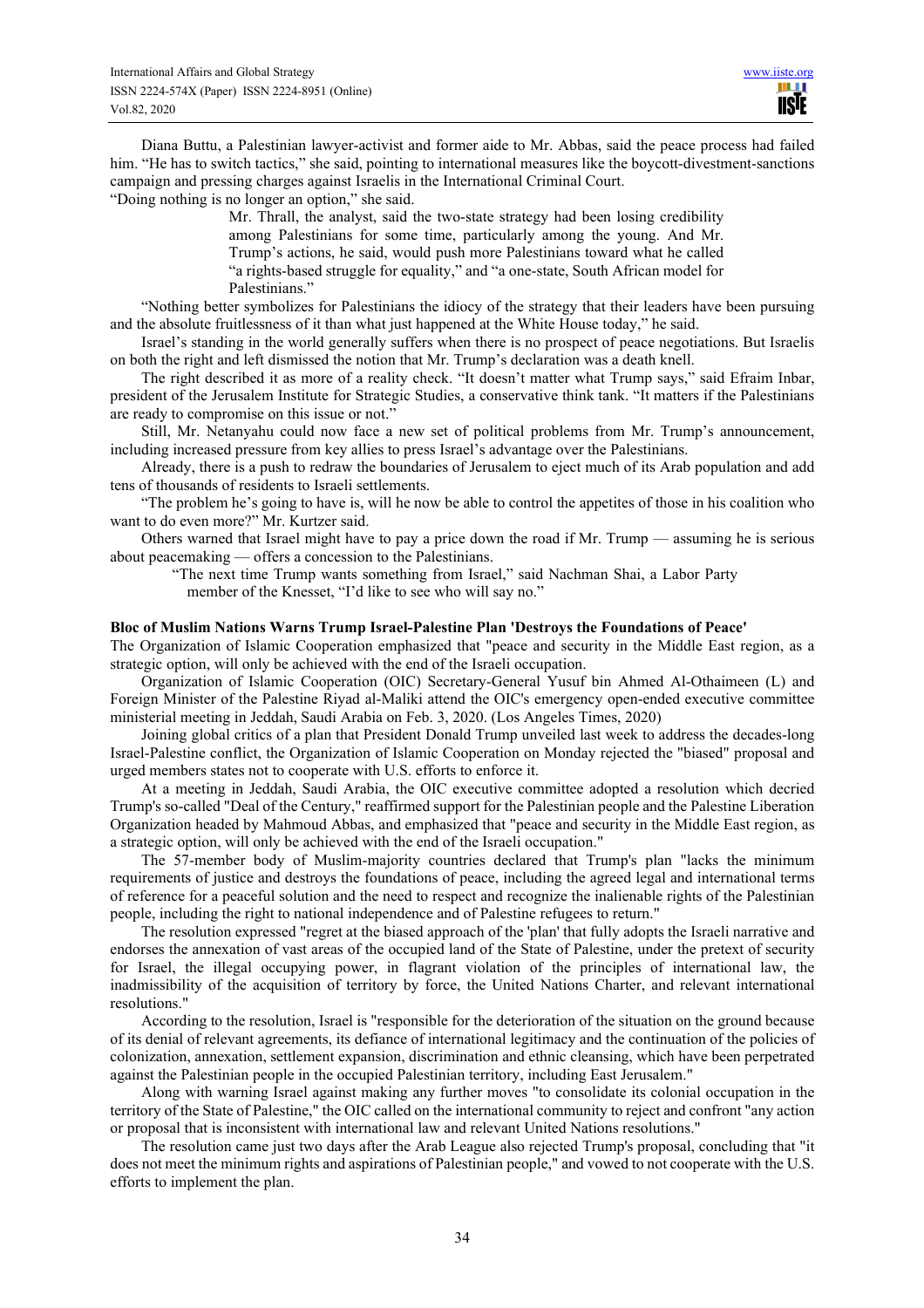Abbas, the Palestinian Authority president, announced at the Arab League meeting that in the wake of the plan's unveiling, "We've informed the Israeli side ... that there will be no relations at all with them and the United States including security ties." The Palestinian leader has declined to communicate with Trump by phone or letter.

Other critics of the proposal—which Trump introduced at the White House week with Israeli Prime Minister Benjamin Netanyahu by his side—have denounced it as an "annexation plan." Last week, Rep. Ilhan Omar (D-Minn.) called it "shameful and disingenuous" while Sen. Bernie Sanders (I-Vt.), a 2020 White House hopeful, warned that the plan "will only perpetuate the conflict."

The OIC resolution also came as *Agence-France Presse* reported that the United States requested a closeddoor United Nations Security Council meeting on 6<sup>th</sup> February, Thursday 2020 for a presentation by Jared Kushner, Trump's son-in-law and senior adviser, who oversaw the development of the administration's plan.

That meeting would occur just days before Abbas is set to arrive at the U.N. on Feb. 11 "to express opposition to the U.S. plan and to demand adherence to international law," *AFP* noted. "On the occasion of Abbas' visit, the Palestinians have indicated they plan to submit a draft resolution to the Security Council, through Tunisia, a nonpermanent member of the council."

# **Conclusion**

Apart from the religious issue, the land issue also aggravated the conflict between Israel and Palestine. The two nations have been for a long time been involved in conflict over land issues. Israeli settlement in the western part has been the main land issue. The occupation of the west bank and Gaza strip has been the main focus. Palestine wanted Israel to return all the land that it conquered in the 1967 war. Israel refused to do so and instead continue to develop settlements throughout the peace process. Refugees that were pushed away from their homes in 1948 when Israel was created and others who were affected in 1967 has been an issue in the conflict. Palestinians want these refuges to be resettled at their original homes in Israel. Israel has opposed the resettlement of these refuges claiming that it will result to Arab Palestinian majority and would finish Israel as a state for Jews

The Palestinian state has also been an issue of concern. The Palestinian liberation movement wanted a two state solution which Israel is against. Mainstream Palestinian wants a state to be created in the west bank and Gaza. Israelis are opposed to this because they think it will act as a breeding ground for terror associations. Israel repression in response to Palestinian violence became a major issue of concern in the conflict. It did this first by reducing the entrance of Palestine at the border. This brought down Palestinians standards of living and was humiliated at the check points. Following terror attacks, Israeli forces opened fire quickly sometimes killing innocent civilians.

The conflict between Israel and Palestine has had some serious implications. Monetary implications have been great for the two countries. Much money and funds have been used to purchase arms and equipment used in the war. Millions of dollars have lost; the economic growth of the two countries was unstable. Heavy budgeting on the war has had a negative influence on the economies of the two countries.

# **Recommendations**

The paper has the following recommendations for peace to be sustained in the Middle East:

- i. Official and unofficial actors from the international community should seek to create forums and time to promote brainstorming and exchange of ideas that involve Israeli and Palestinian communities with regard to peace and ways of achieving it. This not only raises the awareness of each other's grievances but also formation of equal and strong networks where ideas are voiced without consequence.
- ii. Communities and leaders from both two groups must be ready for and be encouraged to make compromise in order to achieve peace.
- iii. Arab states are supposed to help Palestinians in this process. Americans and Europeans are supposed to work through political options ahead of negotiations. This support would enable Palestinian leadership to pick up on the positive Israel gestures and proposals as well as pressure Israeli leadership to respect international momentum towards peace.
- iv. Lastly there is need for leaders and communities to face the hard truths of the conflict. The basic issues such as the borders, security, refugee return and settlement are not going away but must be faced in peace efforts. Efforts must address the security of Israel and the finality of the agreement, making clear to Palestinians Arabs for ensuring peace.

# **References**

Arab News , June 23, 2019. Retrieved June 24, 2019

- "At UN, Abbas (2019) threatens to nix agreements with Israel if West Bank land annexed". The Times of Israel September 26, 2019.
- AFP and TOI staff "A look at some of the details of the economic aspect of the Trump peace plan" The Times of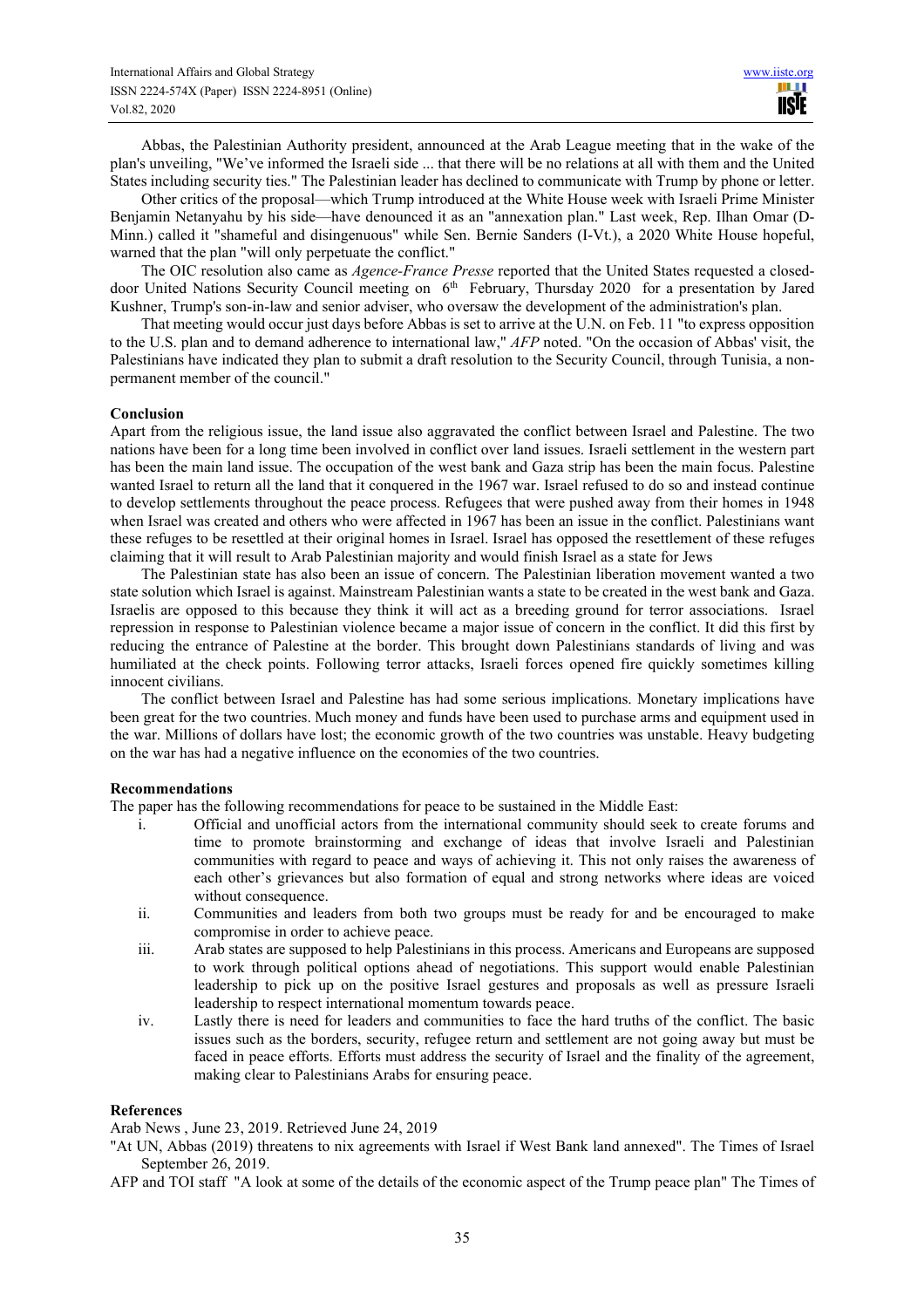Israel , Retrieved June 24, 2019

- Amir Tibon,'Amid Jerusalem Crisis, Top Middle East Advisor Dina Powell Quits White House,' Haaretz 9 December 2017
- Ahren, Raphael. "Greenblatt tells ToI: US won't propose Israel-Jordan-Palestinian confederation". The Times of Israel Retrieved June 24, 2019
- Baker, P (2017). "Trump Team Begins Drafting Middle East Peace Plan". The New York Times. Retrieved June 23, 2019
- Cortellessa, E (2019) . "White House finally unveils 'Peace to Prosperity' economic plan for Palestinians". The Times of Israel, Retrieved June 24, 2019
- "Exclusive: White House's Kushner unveils economic portion of Middle..." Reuters. June 23, 2019. Retrieved June 23, 2019.
- "How Trump's Peace Plan Will Change the Middle East". Time.
- "What will Palestinians lose if Israel annexes Jordan Valley?". Al Jazeera. January 28, 2020.
- "Jared Kushner Unveils Economic Portion Of Middle East Peace Plan". HuffPost. June 22, 2019. Retrieved June 24, 2019
- Lee, M ( 2020). "Trump peace plan delights Israelis, enrages Palestinians". , . It sides with Israel on key contentious issues that have bedeviled past peace efforts, including borders and the status of Jerusalem and Jewish settlements, and attaches nearly impossible conditions for granting the Palestinians their hoped-for state.
- McGreal, C ( 2020). "'Don't talk about history': how Jared Kushner crafted his Middle East 'peace' plan". The Guardian. ISSN 0261-3077. Retrieved January 29, 2020
- Magid, J ( 2020). "'Settler leaders call on PM to oppose Trump plan, even at the cost of annexation""Trump reveals Israeli-Palestinian peace plan". Deutsche Welle. January 28, 2020.
- Magid, Jacob. "Borders, security, Jerusalem, settlements, refugees: Key elements of Trump plan". www.timesofisrael.com. Retrieved January 29, 2020.
- Nahmias, O ( 2019). "White House releases detailed economic plan for Palestinian people". The Jerusalem Post. Retrieved June 24, 2019
- Relman, E ( 2017). "Jared Kushner's 28-year-old protégé is his right-hand man in the White House". Business Insider.
- Raphael, A (2019) Trump peace plan architect Jason Greenblatt to quit administration The Times of Israel 5 December 2019
- Street, J (2019) IT'S NOT A PEACE PLAN, IT'S AN ANNEXATION SMOKESCREEN, "If there was ever any doubt that the Trump-Netanyahu "peace plan" was anything other than a smokescreen for annexation, it was disabused just moments after the plan's glitzy White House announcement."
- Steinbuch, Y (2019). "Jared Kushner says Mideast peace plan won't say 'two states'". New York Post. Retrieved June 23, 2019.
- "Saudi official says 'Deal of Century' leads to full Palestinian statehood Israel News Jerusalem Post". The Jerusalem Post. Retrieved June 23, 2019
- PR campaign, not a peace plan: (2018) "But while the promise of Palestinian statehood is contingent on fantastic conditions, the plan sets no conditions for allowing Israel to annex the Jordan Valley and all Israeli settlements in the West Bank." "Editorial: Trump's long-awaited Middle East peace plan is finally here. And it's dead in the water". Los Angeles Times. January 28, 2020.
- "Trump releases long-awaited Middle-East peace plan". BBC News. January 28, 2020.
- "No, Trump doesn't call Mideast plan 'deal of the century'".
- The Times of Israel. "Democratic candidates censure Trump peace plan, warn against annexation". The Times of Israel. January 28, 2020. Biden: "This is a political stunt that could spark unilateral moves to annex territory; Warren: "Trump's 'peace plan' is a rubber stamp for annexation"; Buttigieg: "Peace requires both parties at the table. Not a political green light to the leader of one for unilateral annexation.
- "Trump Outlines Mideast Peace Plan That Strongly Favors Israel". New York Times , 2019.
- "Trump peace plan: Palestinian state, Israeli control of settlements". The Jerusalem Post | JPost.com. Retrieved January 28, 2020.
- "Trump's Israel-Palestine peace plan, explained". Vox (website).
- "TRUMP UNVEILS THE "GIVEAWAY OF THE CENTURY" ON MIDDLE EAST PEACE". New Yorker.
- "Trump releases long-awaited Mid-East peace plan". BBC News. January 28, 2020. Retrieved January 28, 2020
- *"Trump Called His Middle East Peace Plan a 'Win Win.' Palestinians Disagree". Time. 48 Bateman, Tom (January 28, 2020). "Smiles and sorrow for Trump's 'realistic' peace plan" – via www.bbc.com.*
- *"Trump proposes Palestinian state with capital in East Jerusalem". Reuters. January 28, 2020. Retrieved January 28, 2020.*
- *"U.S. ends aid to United Nations agency supporting Palestinian refugees". The Washington Post. August 31, 2018. Retrieved September 2, 2018.*